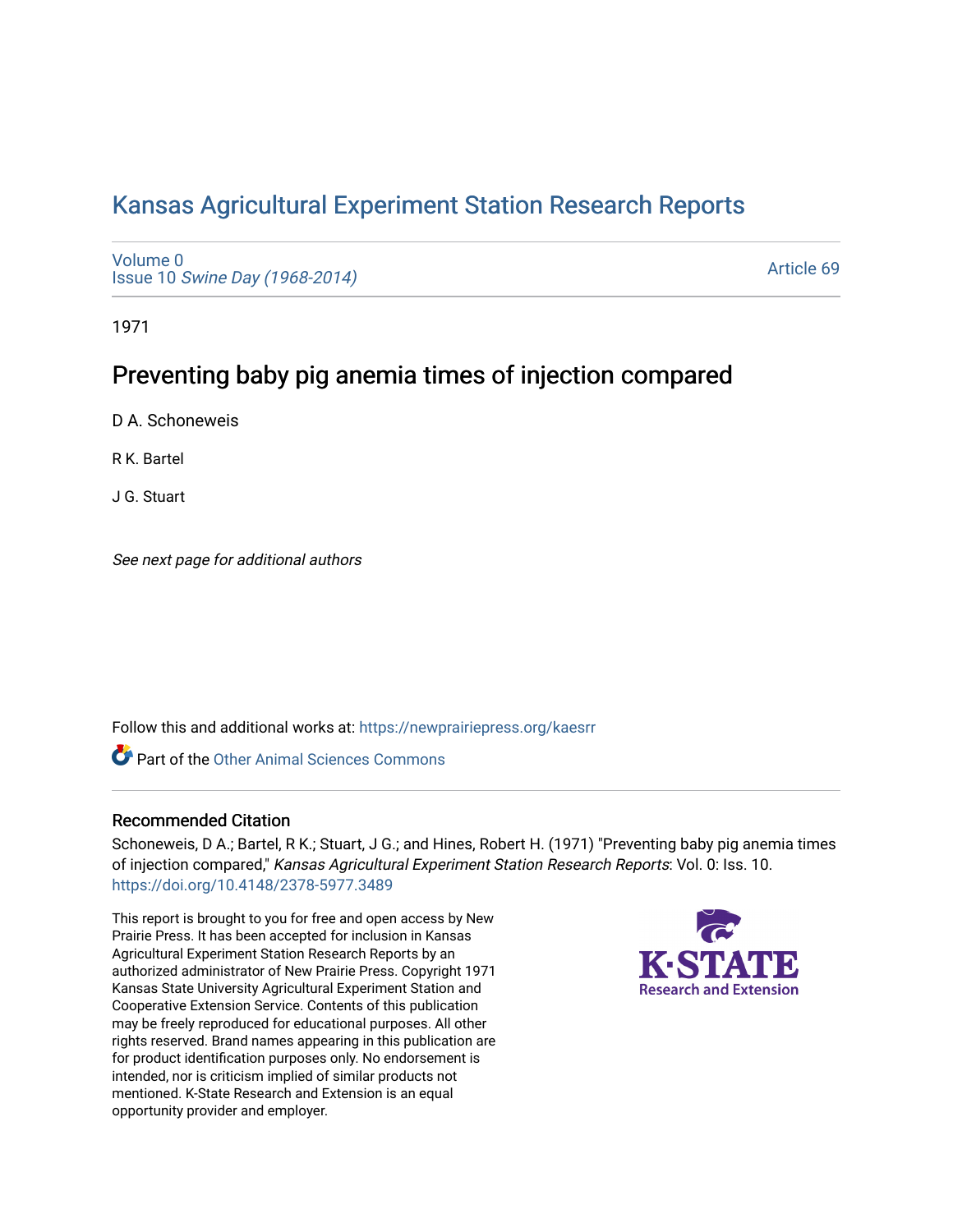## Preventing baby pig anemia times of injection compared

### **Abstract**

Fourteen litters (120 pigs) were used to study effects of iron injections on day one or day four after birth. No differences were detected in weight gains, hematological values of hemoglobin, packed cell volume, or red blood-cell count. The results indicate that injectable iron dextran may be administered on day one along with other husbandry practices (dipping navel cords, clipping needle teeth, ear notching) with no adverse effects. A disadvantage would be iron lost in pigs that die before day four from crushing, inanition, etc.; Swine Day, Manhattan, KS, October 7, 1971

### Keywords

Swine day, 1971; Report of progress (Kansas State University. Agricultural Experiment Station and Cooperative Extension Service); 181; Swine; Baby pig anemia; Iron dextran

### Creative Commons License



This work is licensed under a [Creative Commons Attribution 4.0 License](https://creativecommons.org/licenses/by/4.0/).

#### Authors

D A. Schoneweis, R K. Bartel, J G. Stuart, and Robert H. Hines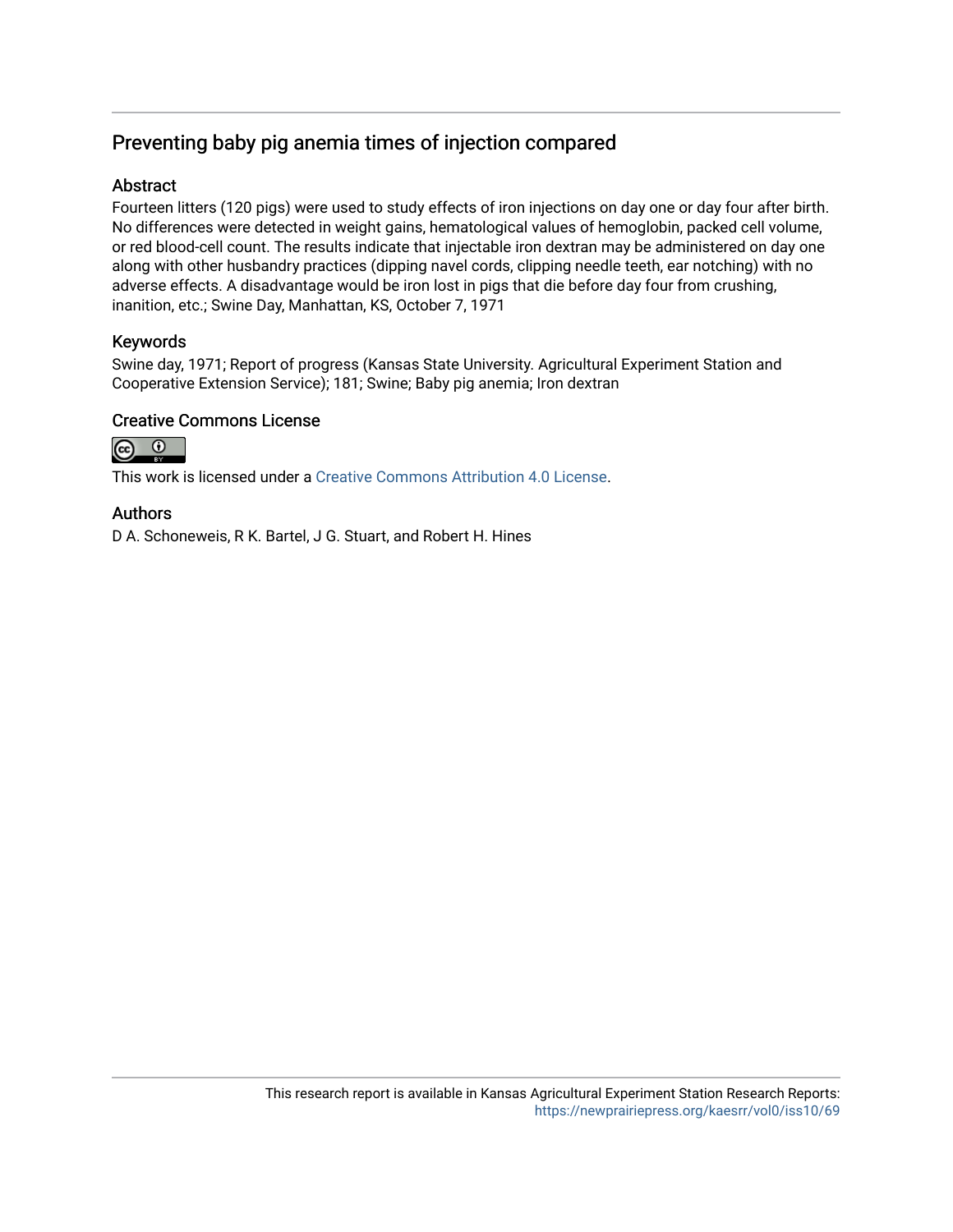

#### Summary

Fourteen litters (120 pigs) were used to study effects of iron injections on day one or day four after birth. No<br>differences were detected in weight gains, hematological values of hemoglobin, packed cell volume, or red blood-cell count. The results indicate that injectable iron dextran may be administered on day one along with other husbandry practices (dipping navel cords, clipping needle teeth, ear notching) with no adverse effects. A disadvantage would be iron lost in pigs that die before day four from crushing, inanition, etc.

#### Procedure

Four Yorkshire, five Hampshire, and six Duroc litters totaling 120 pigs were used to compare effects from administering iron on day 1 or day 4 after birth. Half of each litter received 150 mg. of iron dextran complex\* within 12 hours after birth; the other half on day four after birth. All injections were given intramuscularly into the necks. Blood samples were collected on days 14 and 28 after birth to determine packed-cell volume (PCV), hemoglobin (Hb), and erythrocyte count (RBC). Necropsies were performed on pigs that died to determine if iron toxicity was a factor. All pigs were weighed at 14 and 20 days of age. Creep rations were offered the pigs starting the 14th day after birth.

#### Results and Discussion

Hematological and gain data for the two groups are given in Table 22. Differences were not significant between groups in weight at 14 days or at 28 days, hemoglobin, packed cell

\* Ferrextran 100, Fort Dodge Laboratories, Inc., Fort Dodge, Iowa

<sup>&</sup>lt;sup>1</sup> Department of Surgery and Medicine, Kansas State University

 $\overline{\mathbf{c}}$ Department of Animal Science and Industry